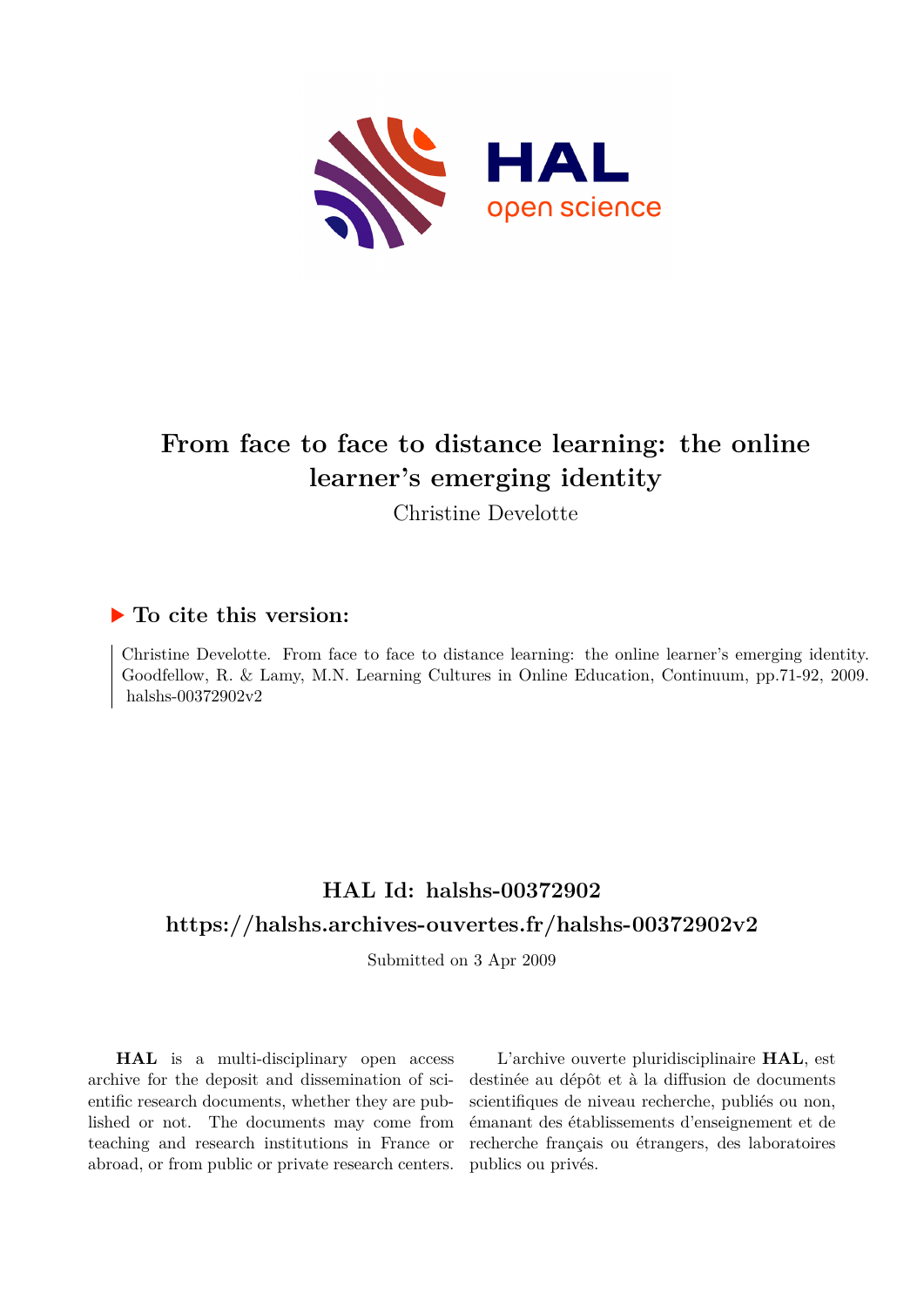# From face-to-face to distance learning: the online learner's emerging identity

Over the last few years, online learning has made it possible for a new audience to access continuing education. For example in France, online Professional MAs in Language Teaching and Learning have attracted many teachers of French-as-a-foreign-language, most of them already in post abroad. The Internet allows them to enter programmes offering universitylevel professional qualifications. This chapter explores one such programme, launched in Grenoble in November 2006 as a partnership between the Centre National d'Enseignement à Distance (French national centre for distance education) and the University Grenoble 3. Within this programme, a module entitled 'A discourse approach to intercultural issues' offers the opportunity for researchers to collect a corpus for observing and analysing aspects of the identity of these online learners.

It is clear that, prior to enrolment in our module, the types of learning cultures surrounding most of these students, many aged around thirty, are tied in to traditional face-to-face classrooms. Their move to the online setting is a significant 'moment' which we are interested in capturing because at that point a break occurs with habits, behaviours and 'representations' (in Moscovici's understanding of the term, see below) rooted in a previous, different context. Our research methodology takes the above module as a starting point and aims to identify the main aspects of that new learning culture which could be called the 'newly networked learning culture'. We ask the students to analyse the different aspects of the learning cultures implicit in their course, based on their reflective observations, which constitute our corpus.

The following are the questions to which we would like to provide some answers here: how do we move from the situation of the traditional classroom learner to that of the online student? Which learning practices need to be deconstructed, modified, and adapted to this new context? Which new learning strategies seem to come into play at the socio-cognitive and socio-relational levels? To answer these questions, it would appear fruitful to focus precisely on this particular context of online learning. Before examining individual experiences, we will look at the different social situations which make them possible.

#### The role of the social in constructing the individual

Following Piaget (1977) and L.S. Vygotsky (1985: 78), among others, we now know that the social dimension precedes individual knowledge:

'Cognitive work occurs in a human, social and cultural world, and far from being independent from it, it is on the contrary strongly determined by it.'

It is upon this socio-constructivist conception that the present analysis will be based. From this point of view, our knowledge of the world is based on the ordering and organization of a world which is constituted by our individual experiences and our collective knowledge transmitted primarily through language.

Considering that our social and discursive environment influences and conditions our vision of the world (Lévi Strauss, 1985: 30), we can hypothesize that a change in learning environment will destabilise the online students who, for the first time, must face a different learning environment to that of the traditional classroom, and will give rise to an attempt on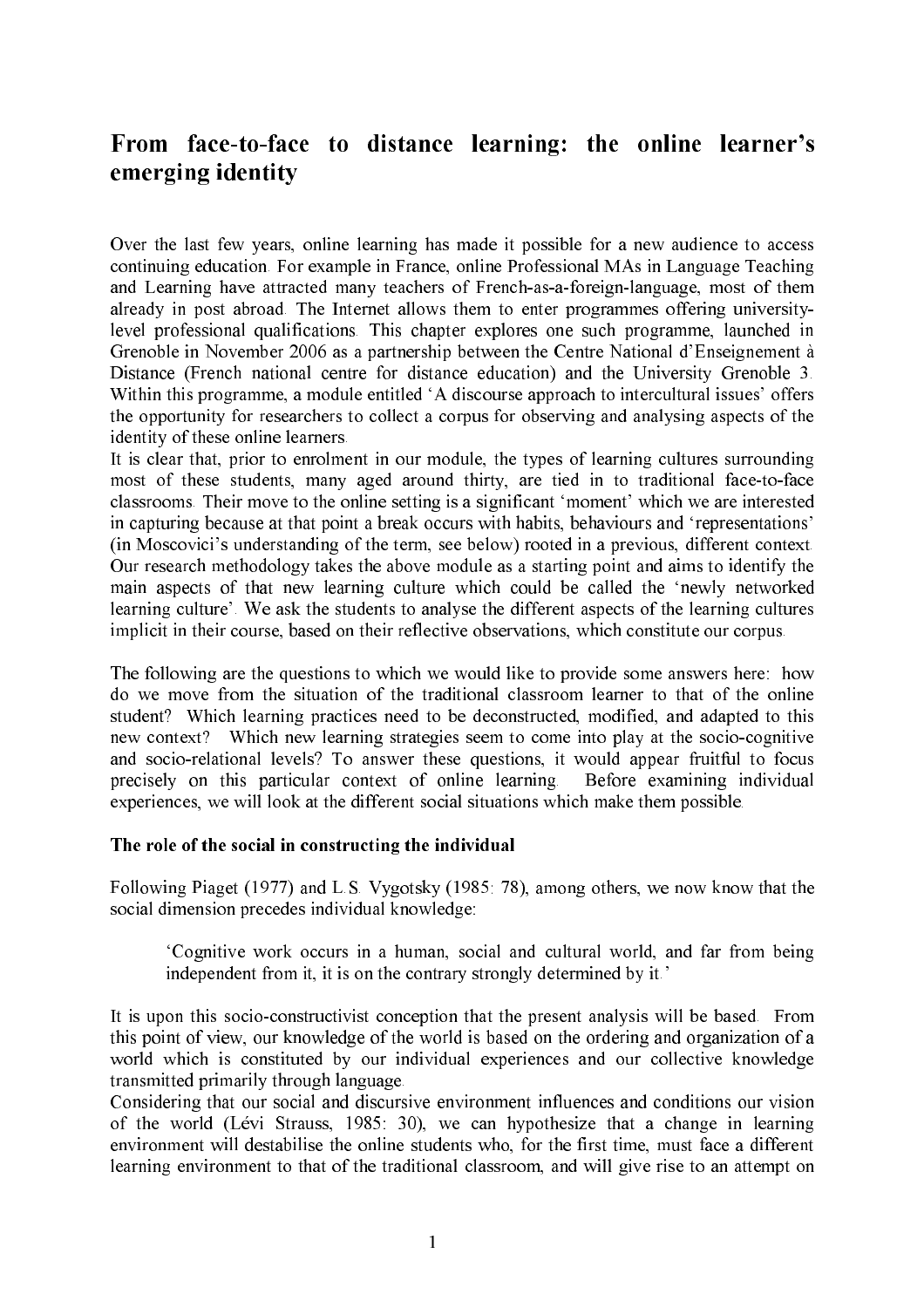their part to adjust. The new online students will have to make adjustments to their previous learning strategies, and it is certain aspects of those adjustments that we wish to analyse, with two different aims in mind: on the one hand, understanding how individuals integrate a new pedagogical reality; and on the other hand, addressing the following, more sociological question: how does the 'affiliation to the job of [online] student' (Coulon, 1993) take place? What new characteristics are brought to light in terms of online learner profiles?

#### Displayed spaces and spaces for production on the platform

Following Vygotsky, we relate online pedagogical socialisation to the aspects of the development of the online learner's individual identity that the different types of interaction will encourage. In order to specify more clearly which sort of environment is likely to influence the way in which this socialisation occurs for each of the learners, we will focus on the relationship between space and discourse, realised in screen and text form, using a notion that brings together spaces in which discourse is displayed to learners and spaces for their production of discourse, and which we call 'Espace d'Exposition Discursive' (EED)'.

Elsewhere (Develotte, 2006), we have spoken of the EED of an online teaching platform. By this we mean the digital (graphico-scriptural) environment to which online learners are exposed when they come to the platform. Whereas traditional classroom learners enter a classroom (with desks, a board, i.e. a marked-out and norm-governed social space), the online learners connect to a platform which involves a sense of 'déjà-là'. In contrast with situations of 'déjà-vu', in which the individual recognizes something that s/he has already seen before. we can coin the phrase 'déjà-là' (already there) to indicate that what they find, when they come online, is a world that is both established (it pre-exists their arrival) and unfamiliar to them. For example, the presentation of the course by teachers or administrators, the creation of course headings, the organisation of information and the creation of web links are all 'already there'.

| faster FLE - U. Stendhal                                  |                                                                                 |                         |                                                                                                                                                                                                                                                                                                                                                                                                                                                                                                                                                                                                                                                                | Informations générales FLE - Mai                                                                                                                                               |  |
|-----------------------------------------------------------|---------------------------------------------------------------------------------|-------------------------|----------------------------------------------------------------------------------------------------------------------------------------------------------------------------------------------------------------------------------------------------------------------------------------------------------------------------------------------------------------------------------------------------------------------------------------------------------------------------------------------------------------------------------------------------------------------------------------------------------------------------------------------------------------|--------------------------------------------------------------------------------------------------------------------------------------------------------------------------------|--|
| Develotte Christine : Mes cours   Mon profil   Mon agenda |                                                                                 |                         |                                                                                                                                                                                                                                                                                                                                                                                                                                                                                                                                                                                                                                                                | Quitter                                                                                                                                                                        |  |
| taster FLE > Page d'accueil du cours                      |                                                                                 |                         |                                                                                                                                                                                                                                                                                                                                                                                                                                                                                                                                                                                                                                                                | Utilisateurs en ligne: 1                                                                                                                                                       |  |
|                                                           | Bienvenue dans les informations générales du master 2 à distance                |                         |                                                                                                                                                                                                                                                                                                                                                                                                                                                                                                                                                                                                                                                                |                                                                                                                                                                                |  |
|                                                           | département de FLE (Stendhal) à travers le forum « Questions administratives ». |                         | Cet espace « Informations générales » fournit les renseignements essentiels sur votre formation et sert de lien avec le secrétariat du                                                                                                                                                                                                                                                                                                                                                                                                                                                                                                                         |                                                                                                                                                                                |  |
|                                                           | étudiants. Concernant les modalités plus précises de tutorat, cliquez ici.      |                         | Nous vous rappelons que cette formation repose sur un encadrement régulier via Internet. Ce tutorat vise un double objectif : vous accompagner dans vos<br>sentiment d'isolement. Dans cet esprit, ne vous contentez pas d'engager une communication avec vos tuteurs, mais réagissez aussi aux contributions de vos pairs :<br>vous pouvez beaucoup apprendre les uns des autres, tant vos expériences sont diverses. Commencez par vous présenter, avec une photo, dans le forum « Qui est<br>qui ? ». Un forum « Récré », pour discuter librement, est également prévu. Un forum "Après le master" vient d'être ajouté (23/3/2007) à la demande de certains | apprentissages, bien sur (tous les tuteurs sont spécialistes de la discipline qu'ils encadrent), mais également créer un lien social à l'intérieur de la promo, pour éviter le |  |
|                                                           | Cours, tuteurs                                                                  | Début et fin du tutorat | Fréquence de la mise en<br>ligne d'activités, modalités<br>du tutorat                                                                                                                                                                                                                                                                                                                                                                                                                                                                                                                                                                                          |                                                                                                                                                                                |  |
|                                                           | Approches discursives<br>de l'interculturel.<br>C. Develotte                    | 6 janvier - 30 avril    | Mensuelle (janvier, février,<br>mars, avril). Des tâches<br>précisés sont proposées et<br>tutorees.                                                                                                                                                                                                                                                                                                                                                                                                                                                                                                                                                            |                                                                                                                                                                                |  |

As is clear from Figure 1, this discursive space, to which they are exposed, does not refer back to previous references in terms of learning culture (save for two or three students who have already had the experience of a similar kind of training). Also, the EED introduces a social space for teaching/learning and new discursive practices. Learner socialisation is therefore shaped both by the EED and by the teachers' and the administrators' discourses which take place there, before the arrival of the learners. The EED, which is also linked to didactic and pedagogical choices, conditions the form and the content of the discursive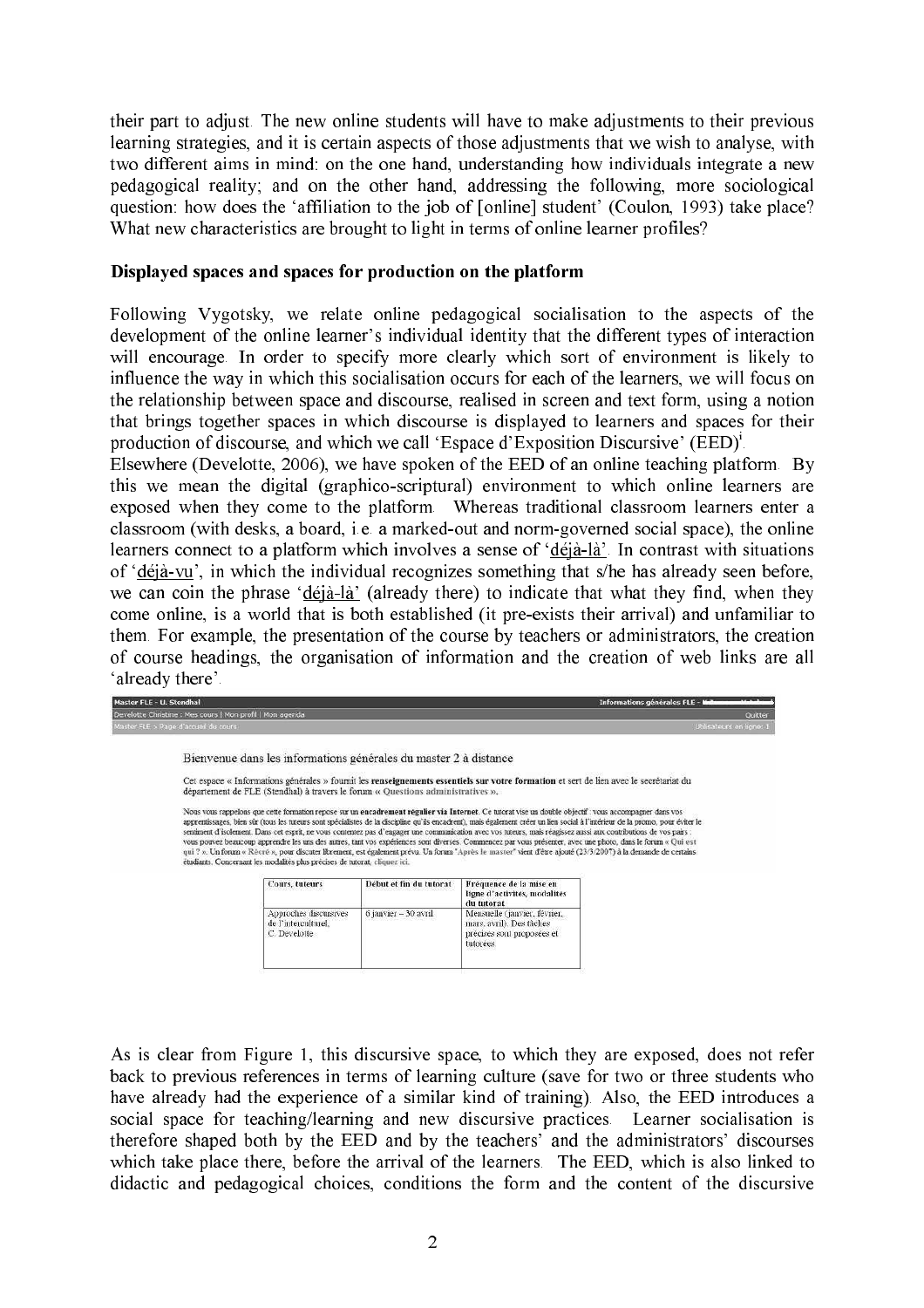productions of the students. For example, on the Dokeos platform studied here, the courses are structured according to the following model: folders with the headings 'activities' and 'work', where the students' monthly work is sent; and a 'forum' which allows students to ask questions related to the course or to other matters. More general headings allow students to communicate with each other in a 'Récré' (recreation) space reserved, as the name suggests, for relaxing, or for communicating with an administrator for the master's degree at the University of Grenoble 3. It is this digital environment for socialised learning that will provide the right soil for the culture of online learning for everyone.

At this stage it is useful to compare pedagogical communication in three learning situations experienced by the students from a social point of view. The comparison, couched in terms of three variables, is summarised in Table 1 below.

|                                                                                       | <b>Traditional</b><br>classroom,<br>$co-$<br>presence | distance,<br>At a<br>$\mathbf{b}\mathbf{v}$<br>correspondence   | At a distance<br><b>via</b><br>digital forum                           |
|---------------------------------------------------------------------------------------|-------------------------------------------------------|-----------------------------------------------------------------|------------------------------------------------------------------------|
| Inter-personal<br>communication<br>through<br>the.<br>synchronous<br>written<br>forum | Direct, oral, visual                                  | Written, on paper                                               | Mediated<br>through<br>poly-<br>technology,<br>technical <sup>11</sup> |
| Teacher-learner<br>relations                                                          | Synchronous,<br>frequent,<br>spontaneous              | Asynchronous,<br>infrequent,<br>programmed<br>for<br>regularity | Asynchronous,<br>frequent, a degree of<br>spontaneity possible         |
| Learner-learner<br>relations                                                          | Synchronous                                           | Absent                                                          | Asynchronous,<br>mediated<br>by<br>technology                          |
| Interlocutors'<br>perceptions                                                         | Direct, sensorial,                                    | Almost<br>few<br>none.<br>clues (anonymity)                     | Indirect,<br>through<br>online interaction or<br>information           |

## Table 1

We start by putting forward two hypotheses, based on our foregrounding of the social over the individual, one related to the system, and the other to the individuals:

- The 'techno-semio-pragmatic' specificities (Peraya, 1998) of the learning environment will influence the sub-culture that will develop among users, and therefore influence their identity as online learners. In other words, participants will not express themselves in the same manner in cases where pedagogical communication is carried out solely via asynchronous writings (as it is in the Dokeos-mediated course being discussed in this chapter), or via synchronous exchanges, be they text-based or multimodal. Thus it cannot be assumed that the online learning culture will be the same in these different contexts. Each digital environment is a reflection of conceptions in educational and pedagogical engineering that pre-exist the 'arrival' of the user. Within each, a set of specific discursive norms and conversational rituals develops, and each engenders a different ethos for the participants. Such is the first hypothesis that we wish to put forward in this study.
- Our second hypothesis is that the learners, as individuals, have an identity marked by their multiple previous experiences of learning (most frequently in traditional classroom environments) and that their characteristics (age, origin, sex) as well as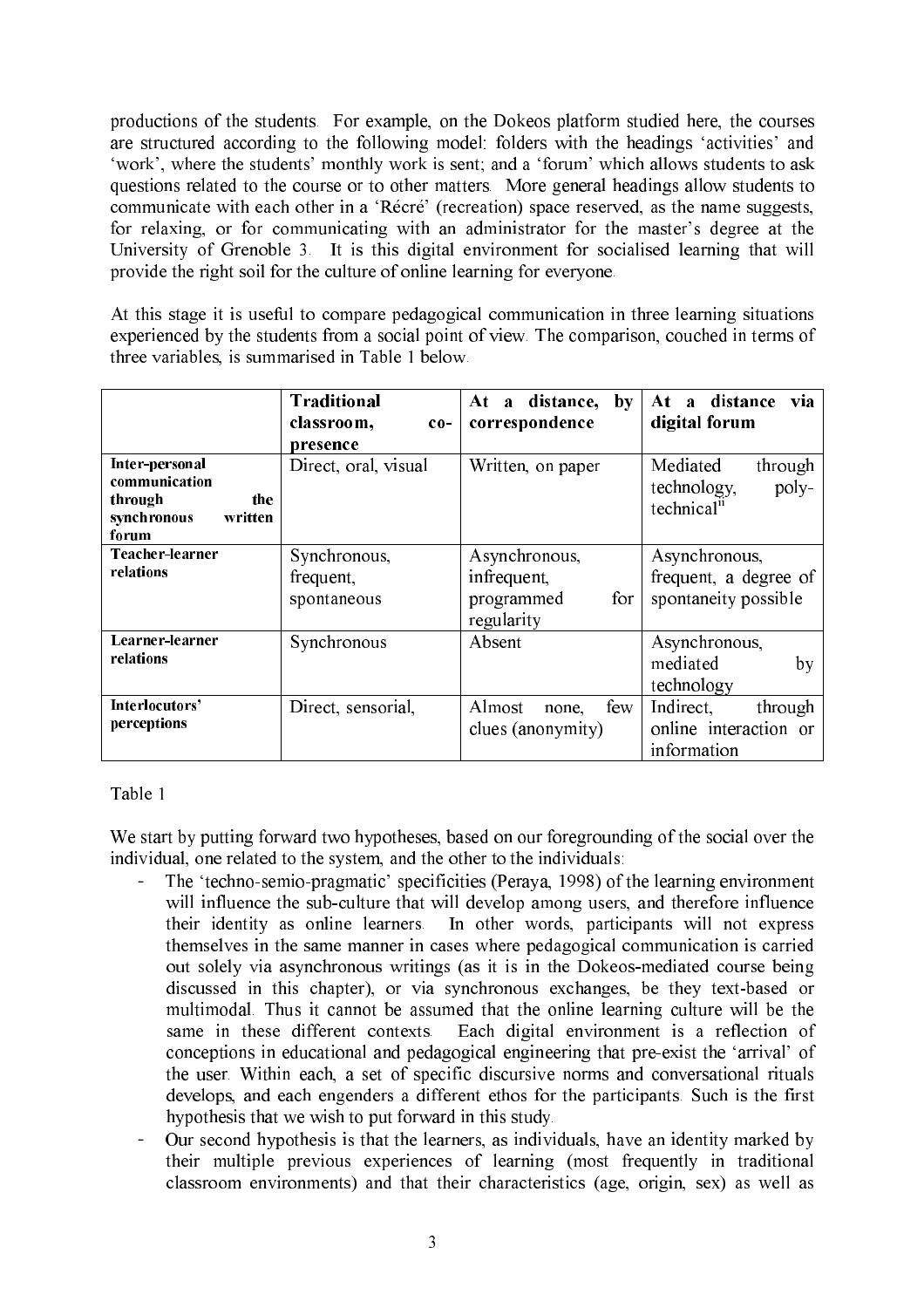their profiles (technical knowledge, personality, time available, etc.) will equally influence the social dynamics of the group. This had already begun to happen when we interviewed the learners. Here we will therefore have access to individual representations expressed by the learners, whose insertion into the social dynamics of the pedagogical forum was effected two months earlier.

Moscovici (1973) describes social representations as:

'[...] cognitive systems with a logic and language of their own. [...] They do not represent simply "opinions about", "images of" or "attitudes towards" but "theories" or "branches of knowledge" in their own right, for the discovery and organisation of reality, of systems of values, ideas and practices with a two-fold function: first, to establish an order which will enable individuals to orient themselves in their material world and to master it; and secondly, to enable communication to take place among members of a community by providing them with a code for naming and classifying unambiguously the various aspects of the world and individual and group history'.<sup>111</sup>

He stresses the need to use social representations as 'a drawbridge between the world of the individual and the social world, to relate them to the perspective of a changing world' (Moscovici, 1991, p 83, our translation).

As a psycho-social research tool, the representations of subjects engaged in a training situation have long been of interest to educational researchers (Rosenthal R. & Jackobson, L., 1971, Giordan, 1983).

Our chapter uses this framework, based on representations, as a way to approach the emerging identities of newly-networked learners. Based on the hypothesis that recurrent representations may be held up as signs of an emerging identity, our chapter will look towards identifying the representations that students in the 2006 course under consideration have of their learning, as a contribution to a description of the diversity of learner experiences online. This analysis of representations aims to help us answer the question: What are the differences and commonalities among learner variables specific to this online-learning culture?

#### Context of the training

The training upon which this study is based concerns a professional master's level online training course which 'allows teachers of French as a Foreign Language to bring their professional qualifications up to date and to certify them.<sup>iv</sup> In other words, the students, each of them already a teacher, seek to acquire a professional certification related, in this case, to online teaching/learning. They are therefore equally as interested in the form of transmission and the cognitive processes that it entails, as they are in the content of this training. Moreover, they are all francophone and 80% of them work outside France. The specificities of the teaching/learning environment are as follows: the students receive the documents (on paper or in a pdf file) and are guided by asynchronous online tutoring in each of their eight classes. This tutorial is most often managed by the teacher who is in charge of the class (sometimes in association with one or two colleagues) and gives rise to regular interactions, with each tutor connecting around twice a week in order to answer students' questions concerning the set activities or comprehension problems in relation to the class. The class in which the data examined here was gathered, entitled 'Discursive approaches to the intercultural' offers the students a choice between continuous assessment and the writing of a final thesis or essay<sup>v</sup>. The 20 students who chose the first kind of evaluation were the subject of this study.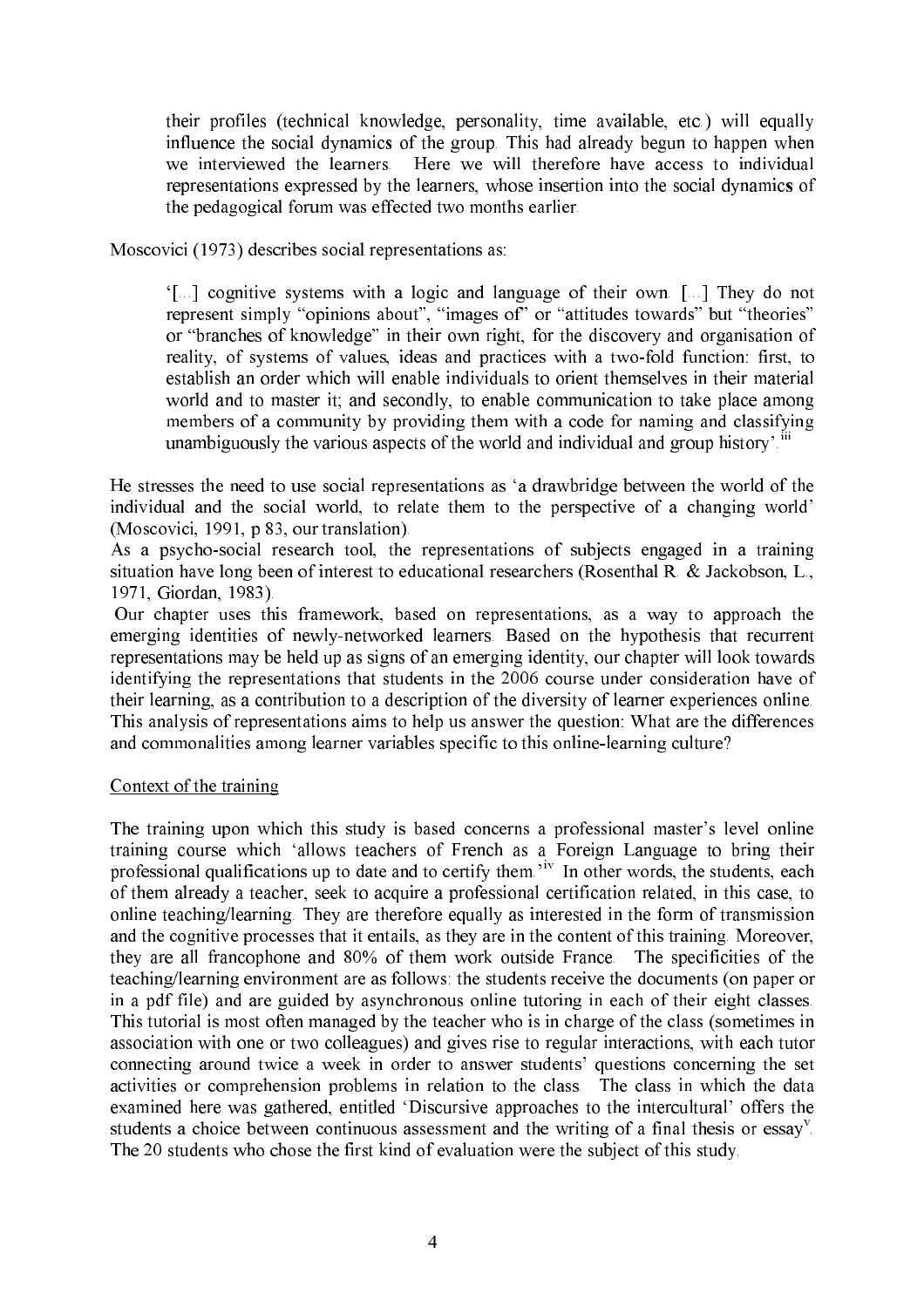## The Study Corpus and the Methodology of the Analysis

The corpus of data upon which this study is based was gathered during the first activity which the online students – enrolled between  $2006$  and  $2007$  – were asked to carry out. With a view to raising their awareness of the cultural dimensions related to online learning, we encouraged them to think about the modifications introduced into their learning culture by the computermediated dimension of their distance study. The following is a copy of the instructions given to them

You began this online training two months ago<sup>vi</sup>, and it is with the exploration of this teaching/learning that we will start this course. I invite you to test the techniques of reflexive analysis suggested in chapter 1 of the course<sup>vii</sup> by a self-observation of your own habits, behaviour and representations associated with online learning (in comparison to the traditional classroom teaching culture to which you were exposed before). Try to describe your perception of anonymity, of solitary work, of the integration of the technological dimension into this type of learning (and of the temporal and spatial specificities related to this) and of every other variable you consider pertinent to understanding your experience as a learner. Do not hesitate to give suitable examples to illustrate each of your perceptions.

Twenty reflective student assessments, each about 2000 to 2500 words, were collected (without the students having access to each other's representations): 14 stated the novelty of this online learning experience for them; 3 showed experience of distance through paperbased correspondence only; and 3 had already had experience of online teaching the previous year, i.e. the first year of their two-year master's programme. For 85% of the students it is a matter therefore of their first experience of online learning. 30% of students have experience of distance learning, but for half of these it is by correspondence only. As a large majority (70%) of these learners were educated in France, where transmissive teaching is favoured, we consider that in spite of possible influences from inputs outside school they have mainly constructed their learner identity from a traditional classroom experience and that their cultural references are linked to a classic form of transmission of knowledge which privileges the contents over the learning processes.

Using the variables in Table 1, we will identify those characteristics that are brought to the fore by the students to specify the online inter-personal pedagogical relationship. Which elements in this table are mentioned by the learners? Which ones are not? Which ones are  $new?$ 

From this point of view, in the following analyses we will dissociate those representations which are linked to the specificities of the pedagogical communication system from those that are more precisely linked to the socio-relational aspects of the training, thus reflecting the two aims that we formulated earlier, of studying how individuals integrate a new pedagogical reality, and how they affiliate to the job of online student. We will thus be able, in conclusion, to draw up socio-cognitive and psycho-cognitive profiles for the learners, taking full account of the particular technological and human context of this online training.

This analysis is organized around elements collected in a thematic way from within the students' accounts. Sixteen students have been teachers for five years on average (in France or outside France) and, because of their presumed interest in learning process, can be deemed apt to give a critical and detached view of their learning experience. In order to bring to light the representations regarding relations to the technological system and interpersonal relations, we used a method consisting in dividing up each student's contribution thematically, to produce data categorised according to the columns of Table 1.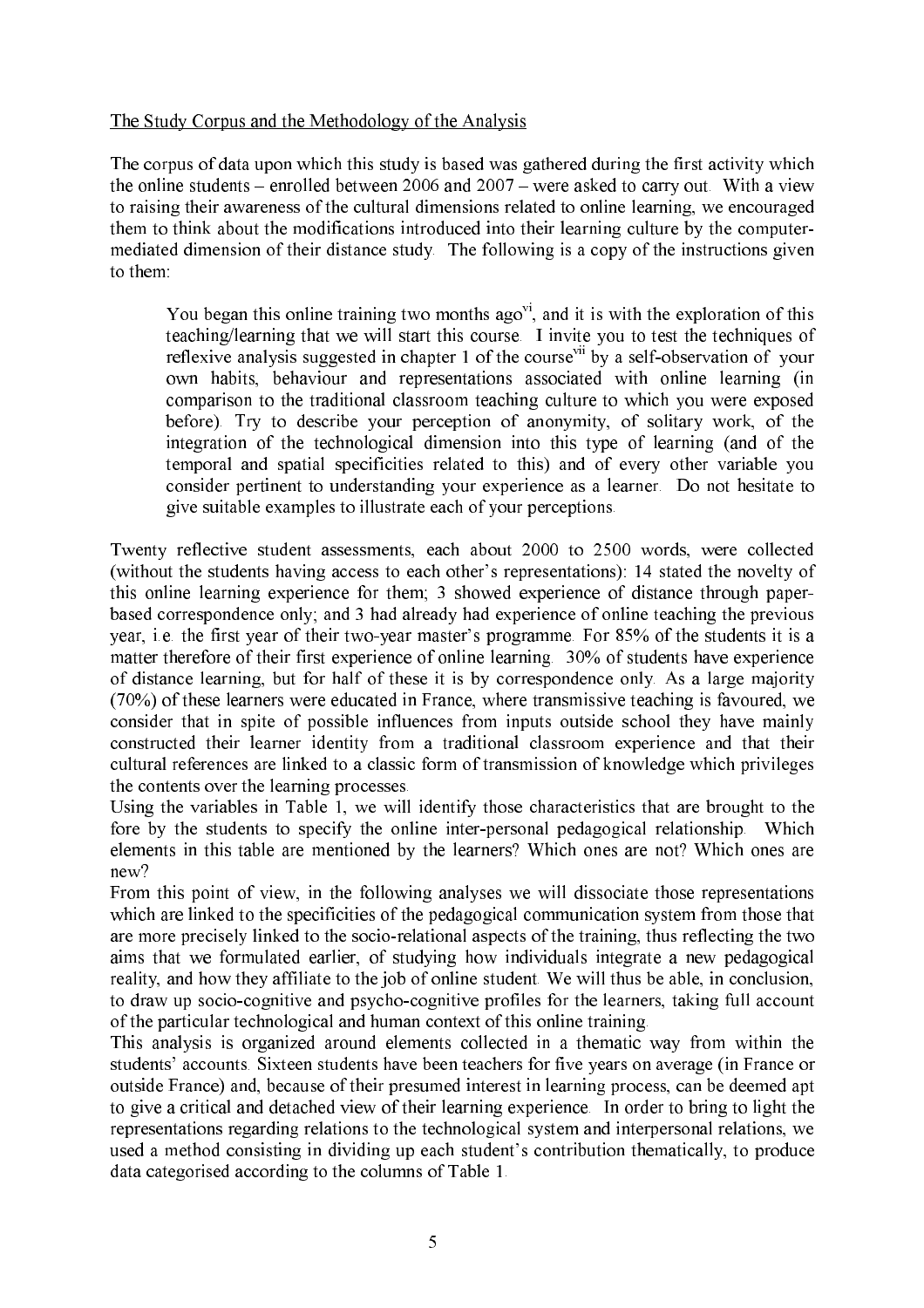The extracts from the different students' assignments were thus juxtaposed and analysed. Within each thematic category, we found that students had expressed themselves through questions, positive critique or negative critique. We quantified the data according to these modes of expression so as to form an idea of the overall corpus analysed. (The number of students appears in each case in round brackets in the sections that follow, while square bracketed numbers identify each individual student). For each posture (questioning, positive or negative) extracts of the students' discursive productions were selected, illustrating the different themes that were broached. Through this first exploratory investigation of the corpus we seek to highlight the representations conveyed by the learners as part of their discursive productions 'zooming in' on them, as it were.

In the conclusion of the analyses of the four themes broached, we try to show how the main identity traits specific to the online learner are represented in the asynchronous online pedagogical environment under study.

We will start from the representations concerning online interpersonal communication, before dealing with those related to teacher-learner relations, then learner-learner relations and finally those which refer to the perceptions of interlocutors in this kind of discursive space.

## Interpersonal Communication through the Synchronous Written Forum

All of the students give their viewpoint on the particular form taken by the pedagogical communication in the Dokeos platform. We will try to see which aspects are appreciated and which receive the most negative evaluations. Among those elements mentioned by the students we will only retain those that are specific to this form of learning, and will discard for example those concerning distance only, as being applicable not only to this but also other forms of teaching (i.e. by correspondence).

Among the 20 student productions, the analysis of the extracts concerning technological communication via the forum identifies 12 responses which give negative evaluations, 7 positive evaluations, and 1 questioning evaluation.

We will therefore begin with these negative representations to try to define the different levels to which they refer.

#### The Feeling of Insecurity when Facing Technology

The negative appreciations cover two points: the complexity of the platform (8), the difficulty of communicating via this medium (4). The first point refers to two difficulty levels: the volume of communication, and its grading on the platform; thus 'the multiplicity of links on the platform makes it tentacular (or sprawling)' according to one student, while another student speaks of 'the impression of a tangle of new information, in comparison to a traditional class in which the reactions and the remarks of the teachers or the students follow the outline of the class'. Other students mention such authors as Kafka and Ionesco in order to describe what they see as the absurd and frightening world of this online platform. Thus a general feeling of insecurity is created, contrasting with the level of organisation that learners experienced in their previous studies.

[5] Firstly I had the feeling of being invaded by an unpredictable flux of heterogeneous information and modalities, for which I had to keep searching, with the feeling nonetheless that I had no control at all over the situation; or partial control at best. How do we explain the mind-blowing cognitive insecurity?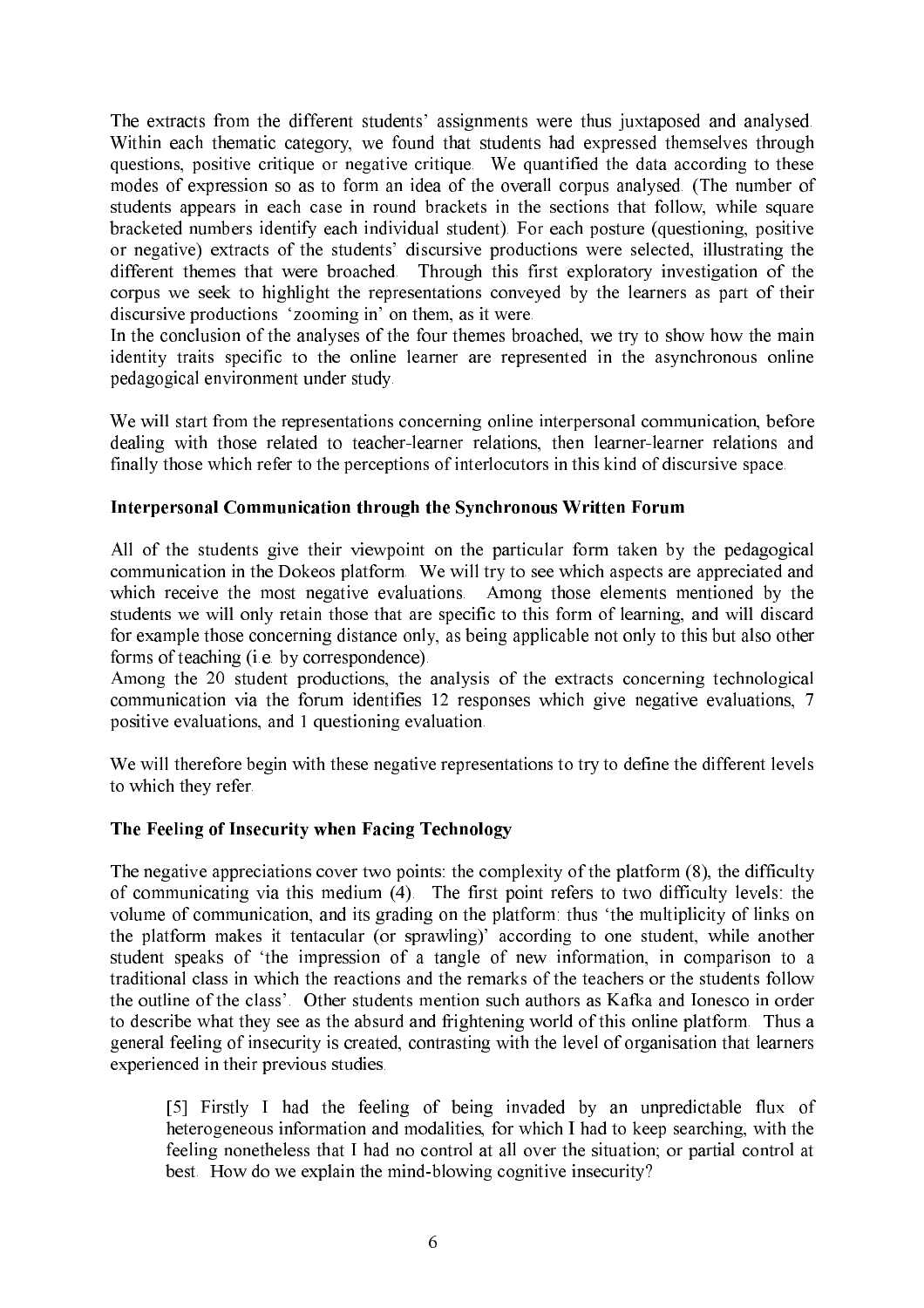Perhaps predictably, the technical problems are addressed (8) both in terms of the weaknesses of the teaching system, and in terms of the learners' own limitations in the use of technology Thus 3 students (located in Asia) mentioned the connection problems caused by an  $(2)$ . earthquake which occurred on the 26<sup>th</sup> of December 2006, one of the consequences of which was the rupturing of the underwater optic cables carrying the greater part of the Internet connections, thereby interrupting the online pedagogical communication for 10 days. These two levels of difficulty enter into what Kupersmith (2003) calls 'technostress', pointing, perhaps, to the need for a further study designed to check if there exists a relation between the students' technical competence and the expression of their feeling of insecurity. It is, in any case, a hypothesis worth putting forward: that the lesser the technical knowledge, the greater the stress among the students examined here.

#### Perceptions of unequal appropriation of the communication environment

The images associated with the forum as a place of discursive production are seen very differently by different students. Some find it easier to express themselves (7):

[10] The use of forums breaks barriers and inhibitions. There is no longer a gulf between those who dare and those who don't dare speak up. I'm someone who is usually reserved in front of a large group, and for me this tool is reassuring.

Other students (5), however, feel inhibited while using the platform:

[13] Sending a message on the Dokeos platform amounts to hurling oneself into the void, with no chance of checking the pertinence of a question by seeing the reactions of your interlocutors. By writing a message, we must accept a much larger part of responsibility for what we say: once the message is sent, we cannot change it, even if we have realized that we have made an error. I think that I can analyze this attitude as a sort of apprehension of 'the other', an uneasiness to which I react by asking fewer questions than I would if I were in a classroom.

These images are very varied and the way that they evolve would merit a study of its own. In this way, it might be possible to find out whether reactions like those of student [13] are temporary, linked to the initial discovery factor, or whether they are likely to become permanent, associated with the ethos that this individual built up through the use of the specific instrument that is the platform for teaching.

It is often the case that the same aspect is seen in different ways by the students. For example, the public character of the statements on the forum can be felt as a lack of confidentiality or, on the contrary, as an integral sharing of the training process between the students.

[11] The forums [...] lack a dimension of confidentiality Sometimes I compensated by contacting the other member of the work group by email.

[4] What I particularly like is the fact that nothing is hidden or well-guarded, like it is when we are in a classroom where sometimes only a few students can benefit from the information given, since the questions which are posed outside of courses and classrooms don't circulate to every student and,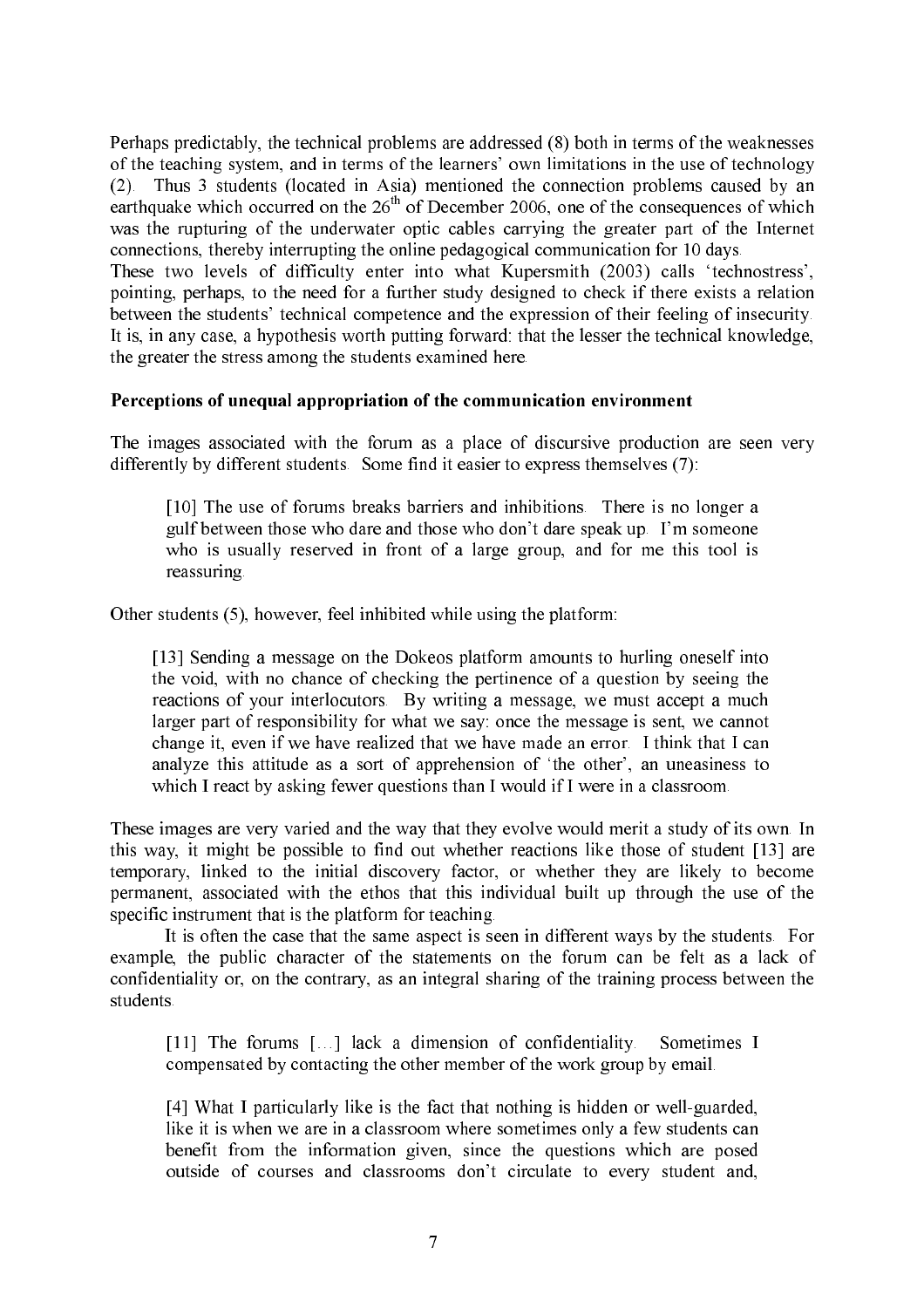similarly, don't necessarily make it to the ears of the teachers. But in the case of distance learning, both the teachers and the students participate regularly in all of the online 'dialogues'.

Similarly, the asynchronous aspect of exchanges is liable to trigger positive or negative reactions; according to the students:

[20] There is no immediate feedback from the teacher, each participant is always waiting for the response from a professor, from a student, or from a member of the administration.

[1] The asynchronous style teaches us to be patient and to organize our work in advance so that we take into account the time we must wait before we receive a response.

One area for further exploration suggested by our findings  $-$  which are limited by the broad view that we have adopted in this study – would be to refine the grain of the analysis by including biographical details relating to the learners' previous educational experiences, their affinities or otherwise for using technology, their orientation to autonomous learning etc.

#### Indicators of a change of culture

To conclude this first part about interpersonal relations online, we have tried to indicate two examples of students' impressions which may, it seems to us, be precursors to cultural changes in the domain of learning. The first example is that of a student who asks herself the following questions:

[3] I also asked myself about certain aspects of the operation of the platform, in particular about the possibility of seeing who is connected and about the recording of the frequency of our connections. Does knowing that others are online, without being able to come in contact with them, serve to maintain the motivation of the group or, rather, to consolidate a sentiment of belonging to a community, for example? As for the information about our connections, I suppose that it permits the teachers to judge the 'health' of the platform by means of statistics.

In effect, these questions attest to the technical culture of this student in the inferences relate to the limits of the platform, on one hand, and, on the other hand, to the functions of control linked to the system of technological traces. The majority of teachers do not use the statistical information about students' connections, but the totality of this student's productions must, presumably, take place while she has in mind the possibility that somebody (teacher or administrator) could lurk and check what she is doing while she works on the platform. Such potential checks undeniably form part of the available technico-discursive machinery. In our opinion, these remarks may be considered as a beginning of changes to the image of what a pedagogical exchange is, when in the form of an online version.

In the same vein, the ideas of the student below indicate that her perception of writing has changed because of her experience using the platform.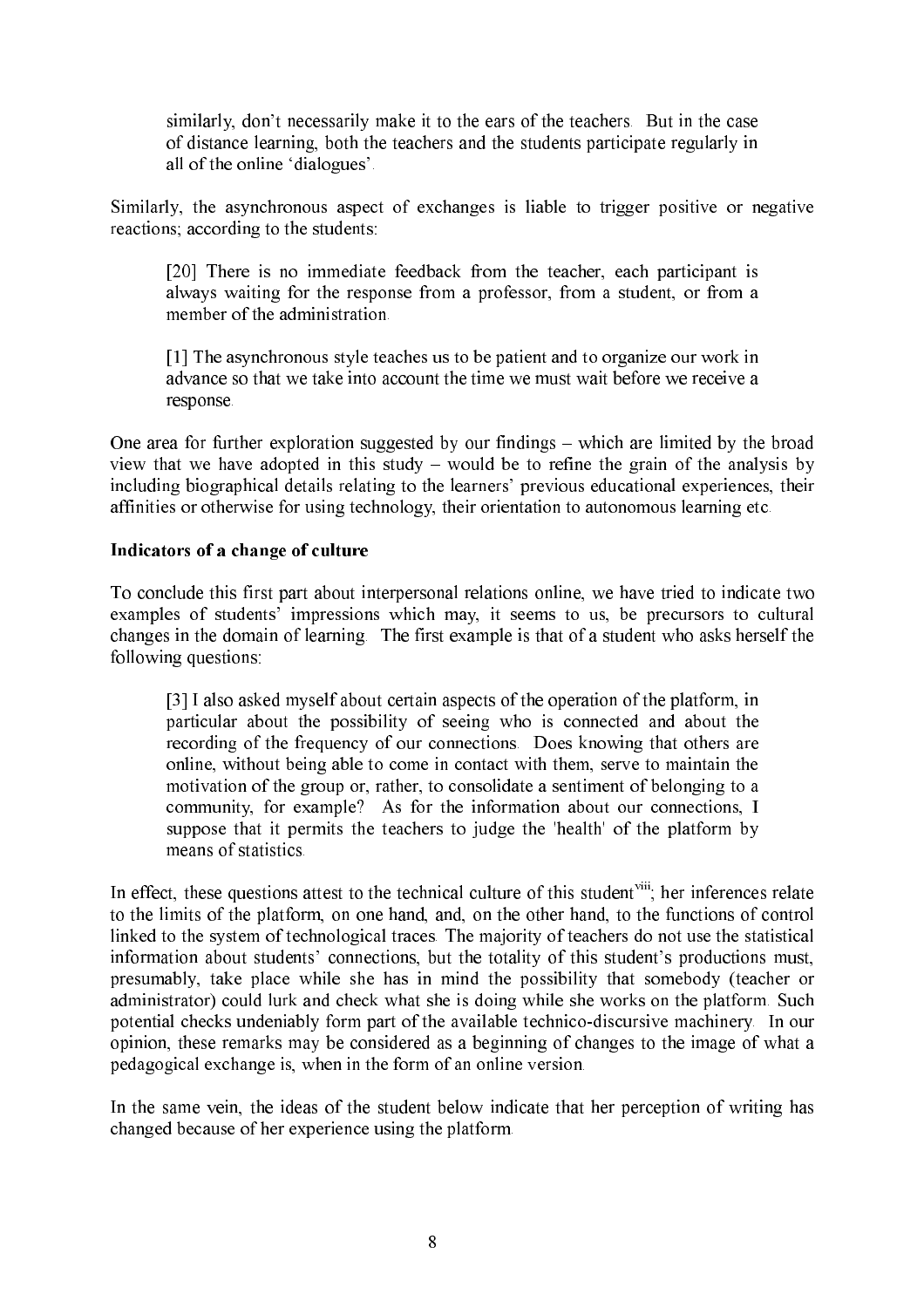[13] While I would allow myself to ask spontaneous questions in class, when learning online I prefer to put my doubts to one side and think about the question myself or else re-read the notes I took to find the response. It's only when I'm sure of my incomprehension of the subject that I ask the question on the platform; this clearly makes questioning much less impulsive. My vision of what writing is surely enters into the game, here. Indeed, I am used to informal exchanges when writing in a personal style (letters, chats, diverse synchronous exchanges), but, in my thinking process, writing in a university setting is immediately associated with work that is definitive, thought-out, constructed, and often liable to be evaluated. Whereas I see oral communication as a system of propositions, of hypotheses, of reflections, and of questioning, written trial and error is difficult for me to envision. As it were, I feel that I have less of a right to make a mistake when writing than when speaking. The discussion forum at the university is thus another perturbing element in my cognitive process, since its goal is to be a system of exchanges of doubts and questions that are written. Accounting for my thoughts on the matter, sending a message on the platform is, for me, taking a singular risk which requires more tolerance of uncertainty than one would find in oral participation in a classroom learning situation.

The relation to writing is ingrained in our social practices and it models our behaviors. Throughout the reflections above, one perceives the necessity of a cultural appropriation of this new relationship to writing online in the context of learning. This type of writing distinguishes itself from traditional writing in the university because of its more spontaneous character that is less determined by a search for formal perfection.

## **Teacher-learner relations**

Concerning relationships with the teachers, the students express ideas that relate to the idea of greater freedom of expression online, which goes back to the 'hyperpersonal interaction' described by Walther (1996). This aspect, i.e. relations that are more relaxed than they are in the classroom, was noted by nine students.

[19] The relationships between the students and the teachers are friendlier and more relaxed. The latter are also present on the *Oui est qui (Who is Who)* forum. Mr. M. uses smileys to wink at us, Mr. C. jokes around...[...] The online relationship helps to lose inhibitions. I say things that I would never permit myself to say in a classroom (what I am in the process of writing for you, for example); things like humor, critique. [...] There are failures of communication due to technical problems (disappearance of forums  $\left(-\right)^{ix}$ (would I ever make such an allusion in a classroom, and wink at you?))

The teacher thus appears paradoxically, 'closer and more accessible despite the distance and the asynchronicity. One can also link this aspect to the fact that the teachers were implicated in the conception of the pedagogical communication environment and that they had deliberately chosen a form of tutorial support that was apt to support students in a socioaffective manner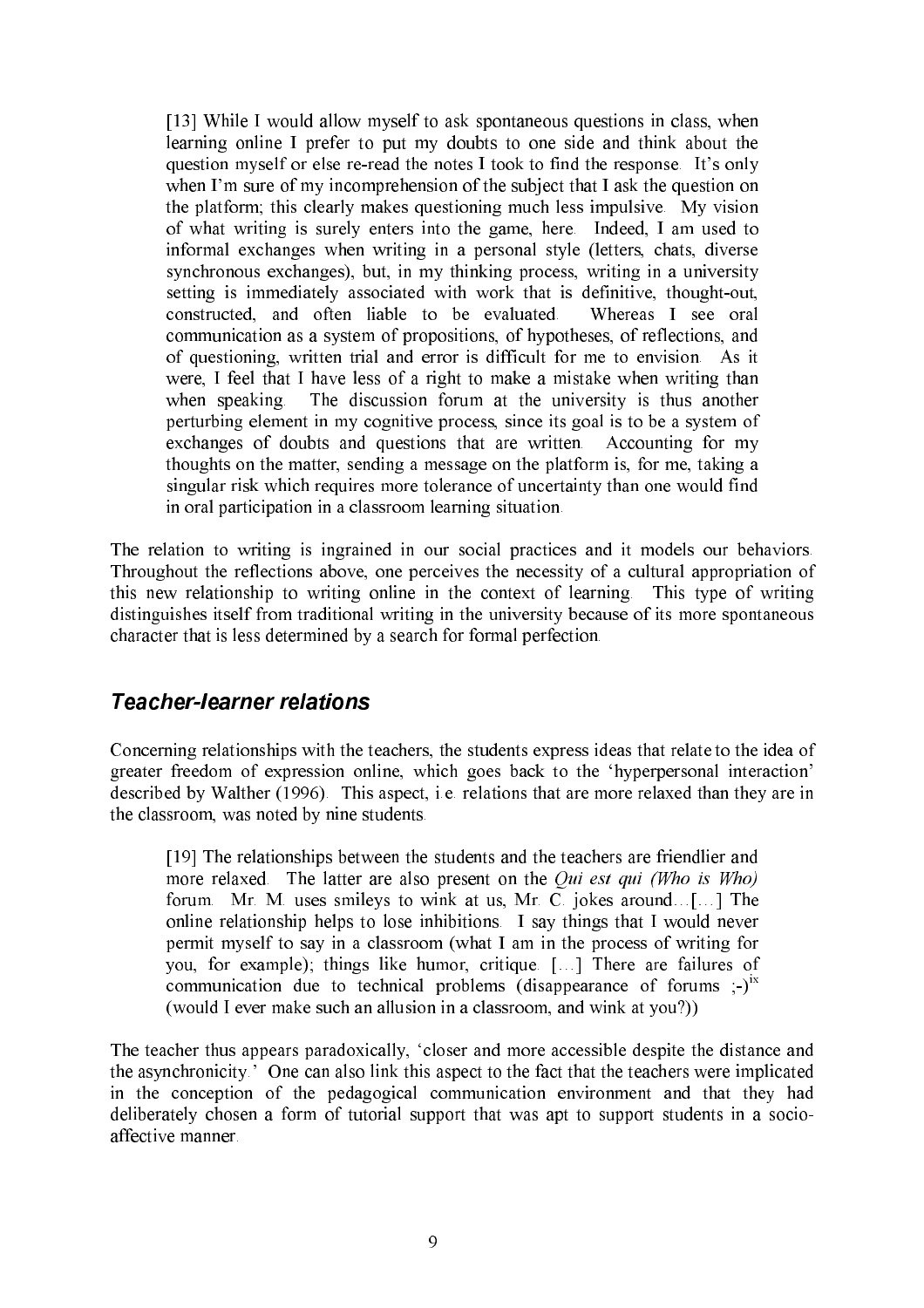# Learner-learner relations

All 20 students mention the new type of relation that distance learning establishes with other students, if only because they were surprised, like the following individual:

[19] The image of distance learning that I had was very different. First, I imagined only a teacher/student relationship. But I realized that one enters into a new mode of learning in which interaction and collaborative work have an Thus, there is a strong support system: tutorial support, essential place. exchanges (forums, chats, collaborative groups). At no time did I ever think of exchanges between students.

Three sub-themes are addressed in the framework of relationships between students: first and foremost collective work, then solidarity and the feeling of non-competition, and, finally, the absence of conversations outside of class.

## **Collective Work**

90% of the students dedicate a part of their reflections to collective work, which thus appears to be the element which is perceived as most prominent in the relationship between students. Indeed, 18 students are interested in work which brought them to co-operate in an activity with another student. The evaluations of this aspect of relationships in distance learning are varied: seven students had a negative judgment of this type of work, six mentioned their interest, two expressed a feeling of being perplexed, and three others had negative impressions at the start, which evolved during the course to become more positive at the end. The following are examples of positions concerning the difficulty which was most often cited (10), that is, the difficulty of choosing a work partner to make up a pair.

[11] I would express my reservations most especially with the work done in pairs or in groups. We need to collaborate with one or several other people chosen in a completely random way. It is true that we have a description of each person on the forum at our disposal, but ultimately that doesn't say much about the personality of the individual and whether or not we are going to be able to get along.

Henri<sup>x</sup> thinks, after more than twenty years analyzing the process of online collaboration, that collaboration requires preparation and that it is necessary to teach students how to collaborate and to make sure that stages are not skipped, because these are useful in preparing for later work

In only one case did the difficulty mentioned come from a student's own limitations:

[5] Collaborative work is still difficult for me [...]. I admit, of course, that I have an independent personality, difficulties with delegation and trust, and even a need for control

The students also make a link between other ways of communication (outside of the platform) and the collective work in pairs (6). We will see, with the following examples, that they demonstrate initiative and appropriation of the different tools at their disposal in order to adjust themselves as much as possible to the constraints of communication.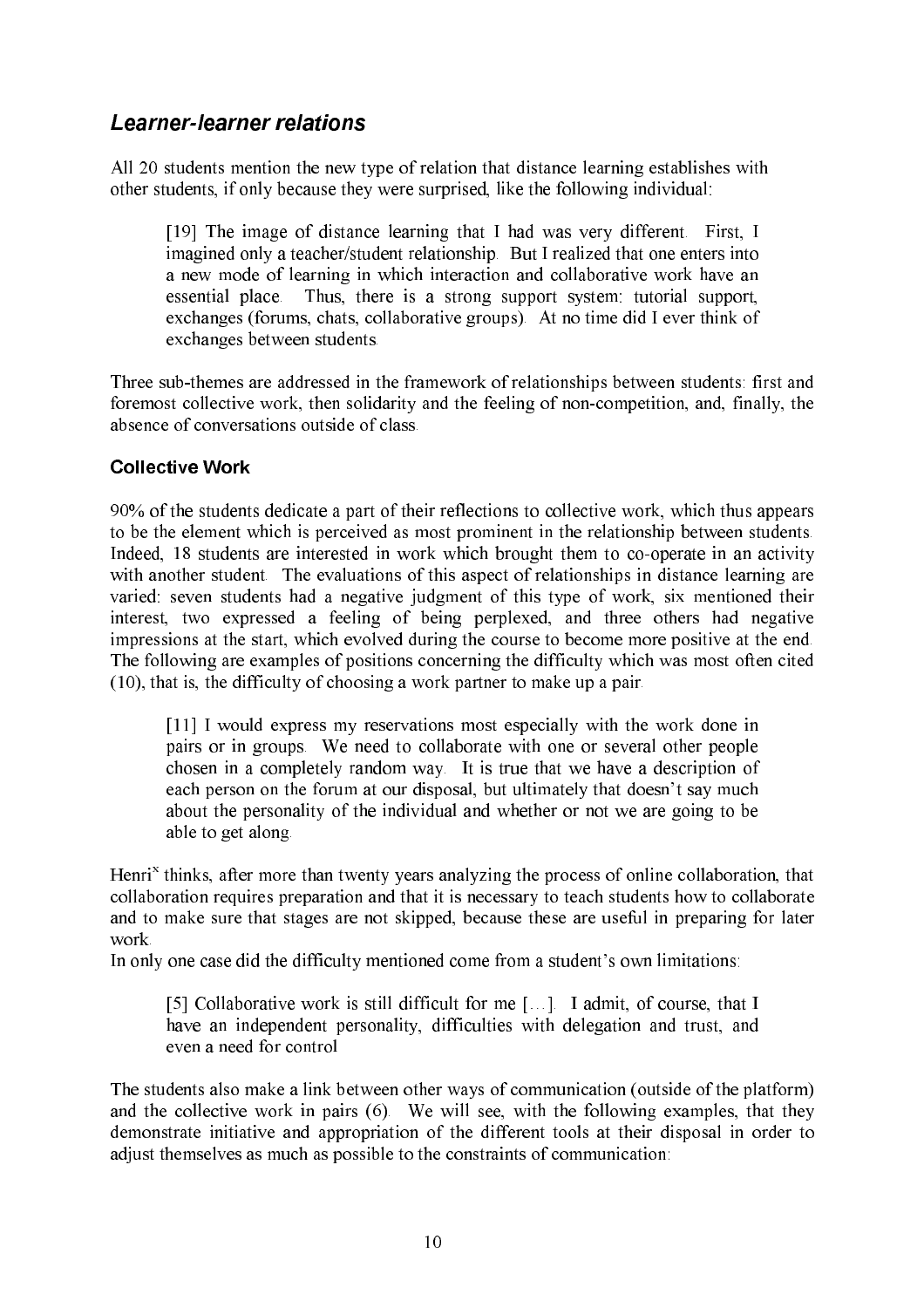[18] Time-management was the triggering factor of reorganization in the communication. The multitude of details to deal with in our pair work made it necessary to move to synchronous exchanges via Windows Messenger.

The problems with time-management in these types of training courses are mentioned by all of the students. Similar difficulties are discussed by Thorpe (2006: 506), who adds that 'Conferencing and on-line tutorials can also add to study workload if they are not wellmoderated or well-structured. More time is required to read large numbers of messages when conferences are not tightly threaded or a tutor does not weave together the themes effectively or summarize and guide the discussion.' Certainly the pedagogical communication environment that is offered to the students is capable of improvement in numerous ways. Indeed these communicative protocols are not stabilized for the teacher and educational designers either, and they try without cease to improve them, through attention to developments highlighted in studies like the current one.

In addition to the temporal variable that is cited by students to justify moving over to other modes and tools of communication, there is also a need to compare one's thoughts and feelings concerning the training courses with those of others.

[17] I notice that I immediately reintroduced a 'corporal' and 'perceptible' dimension into my group, notably by using a communication tool that is synchronous and 'more human': the telephone. Failing being in the physical presence of someone, it allows us to be in contact with a voice, with something that is alive, which is also reassuring.

Here we meet the need to share emotions socially (Rimé, 2005), the lack of which was mentioned in several ways by the students.

## **Solidarity/Absence of Competition**

Several students (5) mention their surprise or their pleasure when they were helped by other students.

[6] Having received my courses two months after the beginning of the training course, I felt very alone when faced with my learning. Happily, two students sent me messages of support and encouragement, which really surprised me but also 'remotivated' me. I think, here, that distance learning allows this type of intervention more easily than classroom learning. Would I have had the support of two perfect strangers in a classroom situation?

This expression of solidarity among students, which is surprising for a teacher who is used to classroom culture, seems to be something that is quite specific to learning online; we can link it with the reduced feeling of competition which was also noted by several students.

## The loss of socialising time in-between formal face-to-face sessions

The uniquely 'professional' character of the relationships between students on the teaching platform is highlighted  $(4)$ :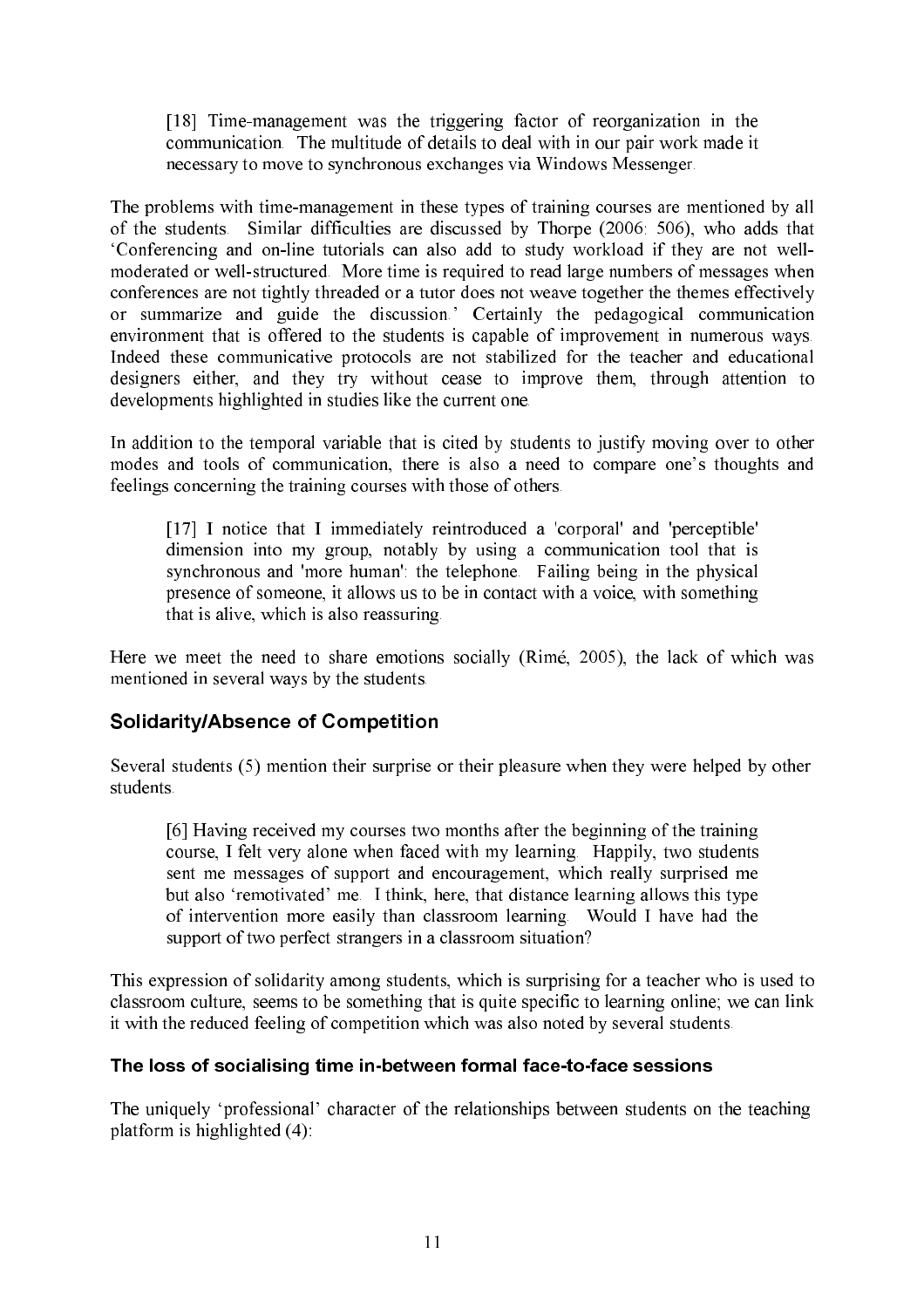[6] One of the disadvantages of distance learning is that the contact remains linked only to the training course. Personal connections, which are also a source of motivation, are absent.

It is clear, then, that the lack of relationships with the other students is felt most often in the motivational and social aspects which help to share emotions (e.g. stress or others).

[6] I also think that, when everyone is physically present, information circulates more easily than in distance learning. In a classroom, while waiting for a teacher, for example, or during the breaks, the students chat and exchange information very easily and naturally. [...] So it's not very reassuring to work alone, in front of a computer that will never say to you, 'In fact, you had started working on...' or, 'You handed in...', or even, 'This assignment is really hard..., how did you start it?', etc.

It seems that in separating recreational topics ('Récré') from 'serious' topics and putting them into different 'boxes', the platform through its structures has broken with the usual mix that is customary in on-site classes. These bring together the speeches and lectures in the classroom with the talk that goes on in the hallway or the cafeteria. Perhaps on future distance teaching/distance learning platforms, such EEDs, which are more hybrid, will become prevalent if the demand for them highlights their pedagogical importance.

## **Constructing one's interlocutor**

Among the themes that we had suggested to students as ways of structuring their accounts of their experience with distance learning was the theme of anonymity, which, in my thinking as a distance teacher for the last five years, was an important element to consider when looking at the perceptions (or, rather, the non-perceptions) of the interlocutors on the platform. In fact it seems that anonymity is not a pertinent theme because more than half of the students  $(11/20)$  do not feel that this form of distance learning conveys a feeling of anonymity (the other nine do not address this theme):

[17] I construct images of personalities from the information that each person gives, so as to adapt to this change and recreate a universe that mixes the known and the unknown.

[3] Names took on a face because some people included a photo on their course blog (for the 'Conputer-assisted collective learning course').

[5] On Dokeos, one can read not only detailed answer keys and personal information, but also warm exchanges and links to personal sites. I myself have googled the names of teachers in order to know more about their academic careers and frames of mind. Thus, according to the success of my searches, sometimes I do my work with faces and sometimes I do it while trying to guess the personality traits of my partners. Both ways are pleasant.

It is interesting to see the way in which the students restore reality to their professors who are not present (i.e. who are connected to the forum) by using online or imaginary information; the virtual here takes on its true meaning. But it shows the necessity of having an image of the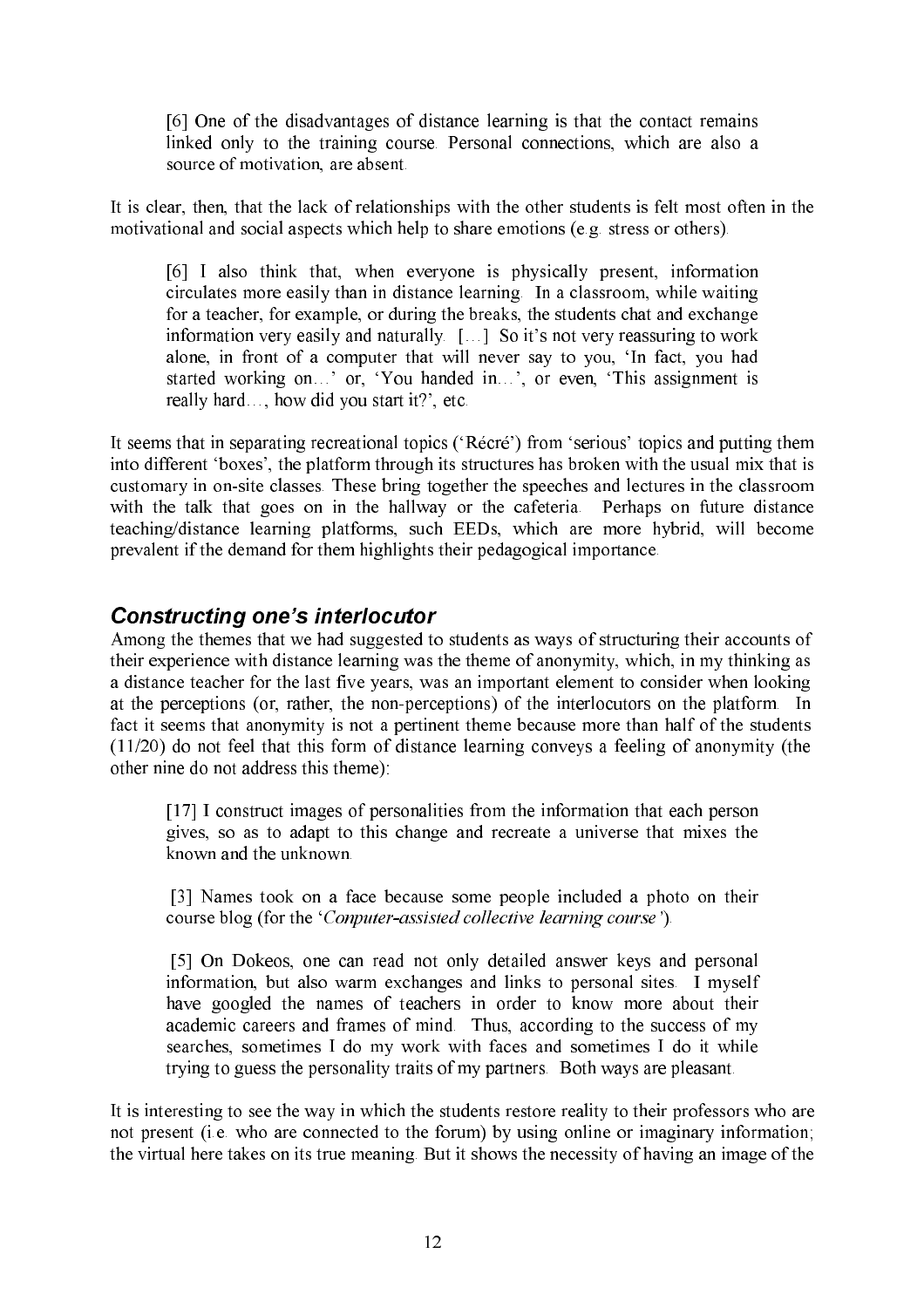other which is projected or otherwise seen in order to experience a pedagogical relationship online, at least for some people.

[19] I also find it funny that I imagine faces by using others' introductions of themselves, their questions, and their personalities (although some people have put their picture on their blog).

For one of the students, the people who remain anonymous are those who don't frequently use the forum; for the others, clues allow the imagination to compensate for the lack of information to which we are accustomed in on-site learning:

[8] Style or tonality are revealing, and one cannot neglect what might appear while reading between the lines. [...] This student seems to be in a hurry because there are several typos in his text. That one is not coherent in his usage of typography. Another one takes great care that her text flows and her paragraphs are airy. Or a recurring error shows a non-native speaker.

It would be helpful to try to find out with greater accuracy whether all of the students experience this, what form this experience takes, and what role this imaginary projection plays in the learning process (motivational level, etc.). In the last part of our study, we will examine the traces of individual appropriations of a new learning culture generated by the passage to on-line/distance learning. This emerging learning culture foreshadows new learning identities, which are currently being constructed.

## **Emerging identities**

Our aim in undertaking this study was to answer questions about the move from classroom learner to online student, and in particular to identify new learning practices and strategies, coming into play at the socio-cognitive and socio-relational levels. In the final section, we now address these two dimensions.

## On the Socio-cognitive Level

It is interesting to note the differences between that which, according to the students (5), is seen as the 'good performance' of an online learner and the real behaviors which have been adopted up to this point in the course (i.e. two months after the start). Here is an example:

[19] Although the didactic intentions of this training course aim for student/student and student/teacher interactions, I prefer student/teacher exchanges most of the time. However, I remain persuaded that the best way to learn is to get involved actively. So, why didn't I play the game?

This understanding of the issues and of the modalities of teaching is not enough to reorient the work habits that have been ingrained for many years, as the same student makes explains:

[19] The first reason, I think, is that I was used to the traditional teacher/knowledge/student triangle, and that the change of enunciative scene in through technological mediation was difficult. The second reason is my lack of self-assurance as a learner. The sanction of success and of failure can be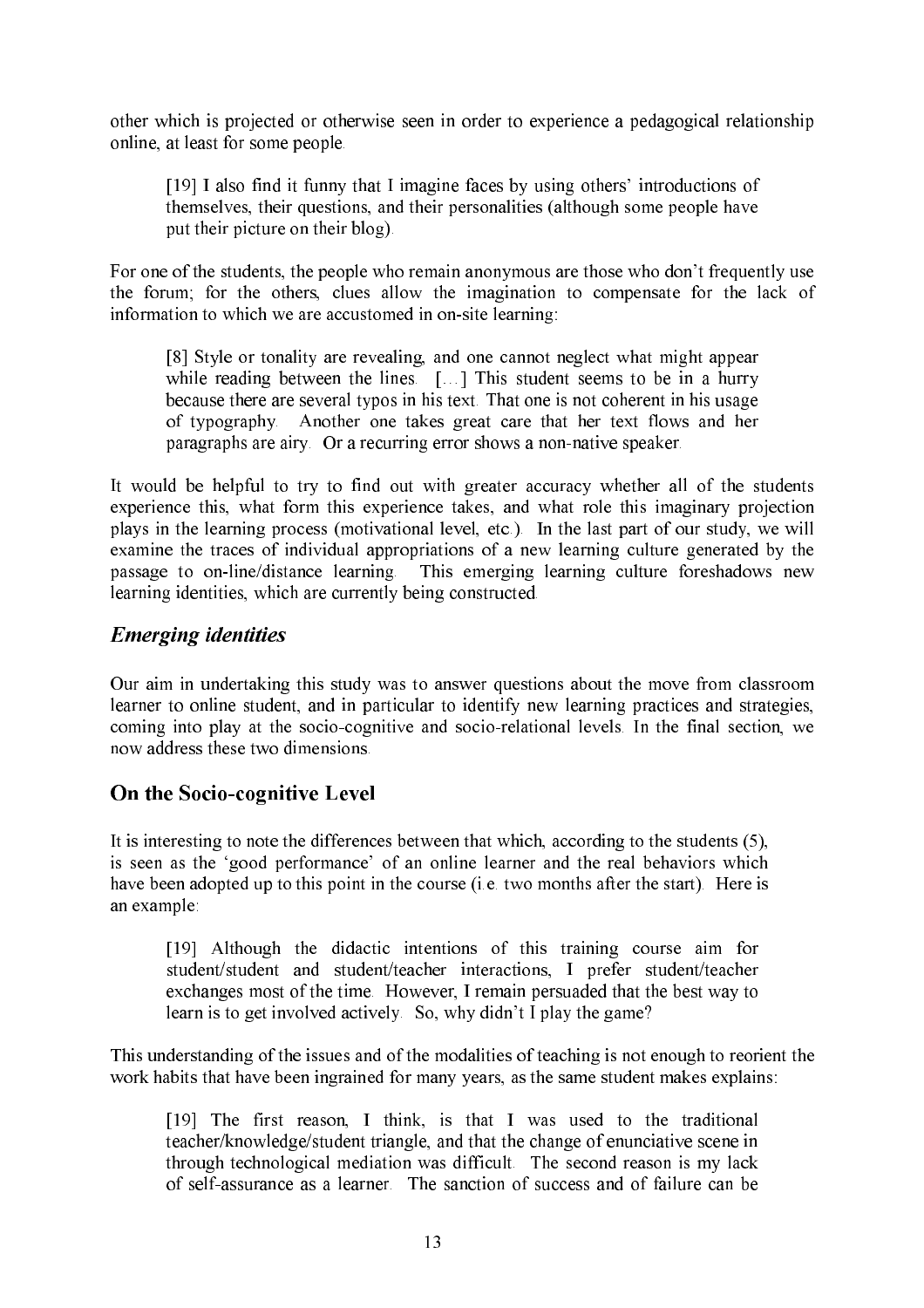destabilizing when one is an adult. As a result, I no longer have confidence in my co-learners. How can they have a response to my question when they aren't professors? To give advice to other students seemed pretentious to me.

This narration is in the past tense because the student later explains in what manner her impressions evolved to lead to behaviors that were more adapted to the pedagogical situation online. We are now going to give a few examples of new strategies of learning which emerged in order to respond, in an adapted way, to the pedagogical communication mechanism.

# On the Psycho-cognitive level

The five students who announce their learning strategies all start from the necessity of reconfiguring their way of learning, allowing for the disappearance of elements which they used as part of the framework of a classroom situation.

[13] In order to catch up with my learning strategies in the classroom, I had the use of new strategies to simulate interactions; not only did I decide to proceed with creating personal evaluations in the form of tests that reproduce the system of questioning someone else, but I also forced myself to evaluate my appropriation of knowledge by regularly speaking out loud and imagining myself to be in the middle of explaining the situation to someone.

In these examples we see the fundamental role that imagination plays in the capacity to leave behind the strategies which were previously used in other learning situations and which are, in distance learning, seen as ineffective and thus in need of modification. Sometimes, however, the students are less advanced in their appropriation of these strategies, and they note their helplessness in sticking to the student model that they had previously intuited:

[5] Being the 2<sup>nd</sup>-year postgraduate student that I am, I must now confess that I print most of the forum discussions, the activities, the links, and the documents, and I put them in a folder with a multitude of colored inserts. If I do nothing. I still fear that an important announcement will escape the clicks of my mouse. It is the obsession of wanting to manage and master everything. In the next few months, I am surely going to need to accept the fact that this is no longer possible, that one cannot work with this illusion in one's head.'

One may note the guilt attached to the non-respect of that which is implicitly established as the 'good behavior' of the online student. This emotion is in fact representative of a multitude of others (among which we find stress, frustration, a feeling of insecurity) that are generated by the period at the beginning of an online learner's career. Five students associate discomfort with interest (in the description of their experience), as in the following example:

[2] I find the experience oppressive but interesting. To break from one routine to find another brings about new methods of work and allows me to really sort out the things I usually do effectively from the ones I do less effectively.

These impressions reflect the work of Rebecca Oxford (2003), who showed that distancelearning students are more likely to develop strategies than other students. From a didactic point of view, it would be interesting to use the diversity of the behaviors described by the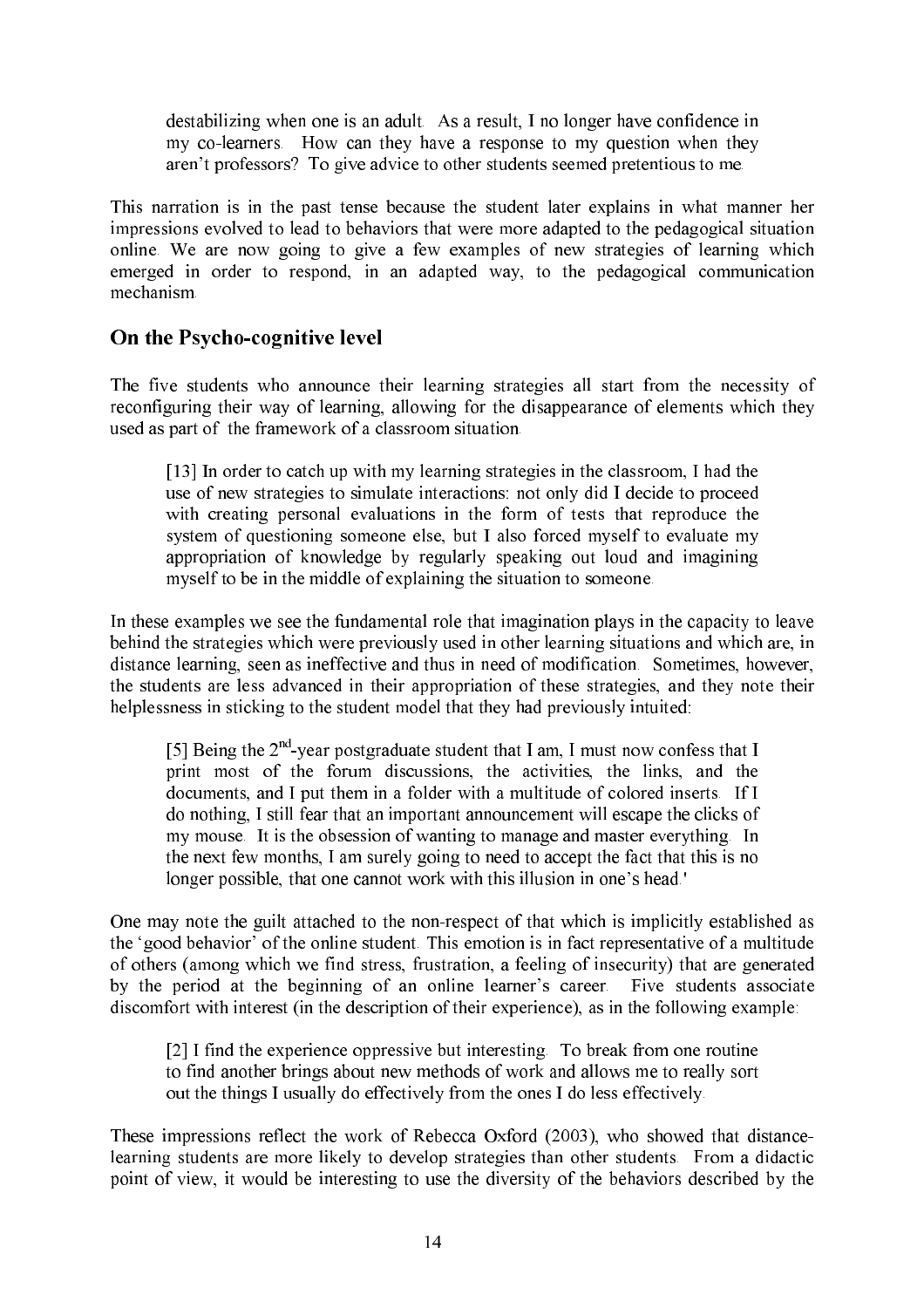students as the first changes that they had to make upon becoming online learners, as a basis for inciting future newly registered students to develop their own method of learning.

## On the psycho- and socio-relational level

Winkin speaks of an 'invisible college' to designate the informal network of researchers who opened up new avenues for studying communication in the 1970s. To use his idea, we can speak of 'invisible colleagues' who link the students on line with a learning community. These invisible colleagues are not only present in their physical absence, but they generate expectations and interests that are reconfigured by the technologized discursive mise-enscène. In other words the platform as a specific social space sets a physical scene within which these particular expectations and interests are enhanced. Throughout the entirety of the short duration of the training course (six months), teachers and students are linked by space (discursive platform space) and time to this type of communication: at any hour, day or night, one can potentially communicate, responses are possible, and a kind of quasi-continuous expectation of vigilance or attentiveness is generated, which is specific to this environment. 'It is necessary to add to my palpable social network the reality of a second, virtual network in which I must regularly make an effort to participate,' says one student.

What we are trying to bring to light in this chapter is the modification of the social dynamic that results from the fact that learning no longer takes place on-site, but instead takes place online. The EED of a pedagogical platform exposes the students to communication methods that often elicit reactions of stress and insecurity, at least at the start. However, we were able to note that new learning methods are appearing, making up for the loss of old reference points, which came from on-site situations, by constructing behaviors that are adapted to online situations. In relation to the new context of learning, these socio-cognitive adjustments may be facilitated by the emergence of metacognition, which is enabled by the self-reflection and personal learning strategies that are necessary when managing one's path of study alone (Oxford, 1990). The online student is thus developing identity traits that are different than those which s/he previously had when s/he was an on-site student. Also, a new relationship to knowledge is being put into place through the dynamics of on-line learners' interactions, of which we have shown several aspects such as the change in the relationship to writing. Finally, new behaviours arise, e.g. more convivial interpersonal relationships between teachers and students, and less competitive, more connected, interpersonal relationships between students. The latter are supported by various communication forms (email, chat, telephone) as a function of the message to be transmitted. We thus notice that technological mediation includes the majority of practices, as in the example of 'googling' teachers to find a few bits of information about their interests.

Our findings reveal some of the constituents of the learning cultures of newly-networked online learners. Seen from the two perspectives that have guided our work in this chapter (their adjustment to the new pedagogical environment and their affiliation to their new job of online learner), these constituents can be linked to:

- emotion (e.g. insecurity-provoking contact with the environment, and the ambivalent feelings about contact with others, both socio-affectively and in collective tasks)
- heightened awareness of the self in transition, particularly when former cultures are perceived to conflict with online needs or opportunities (e.g. in relation to writing, to new-found informality with teachers or to compensating for the disappearance of physical hallways and embodied interlocutors).

The asynchronous online student is forging a complete identity; and it is up to the educational researchers to explore it, in order to better respond to its specificities.